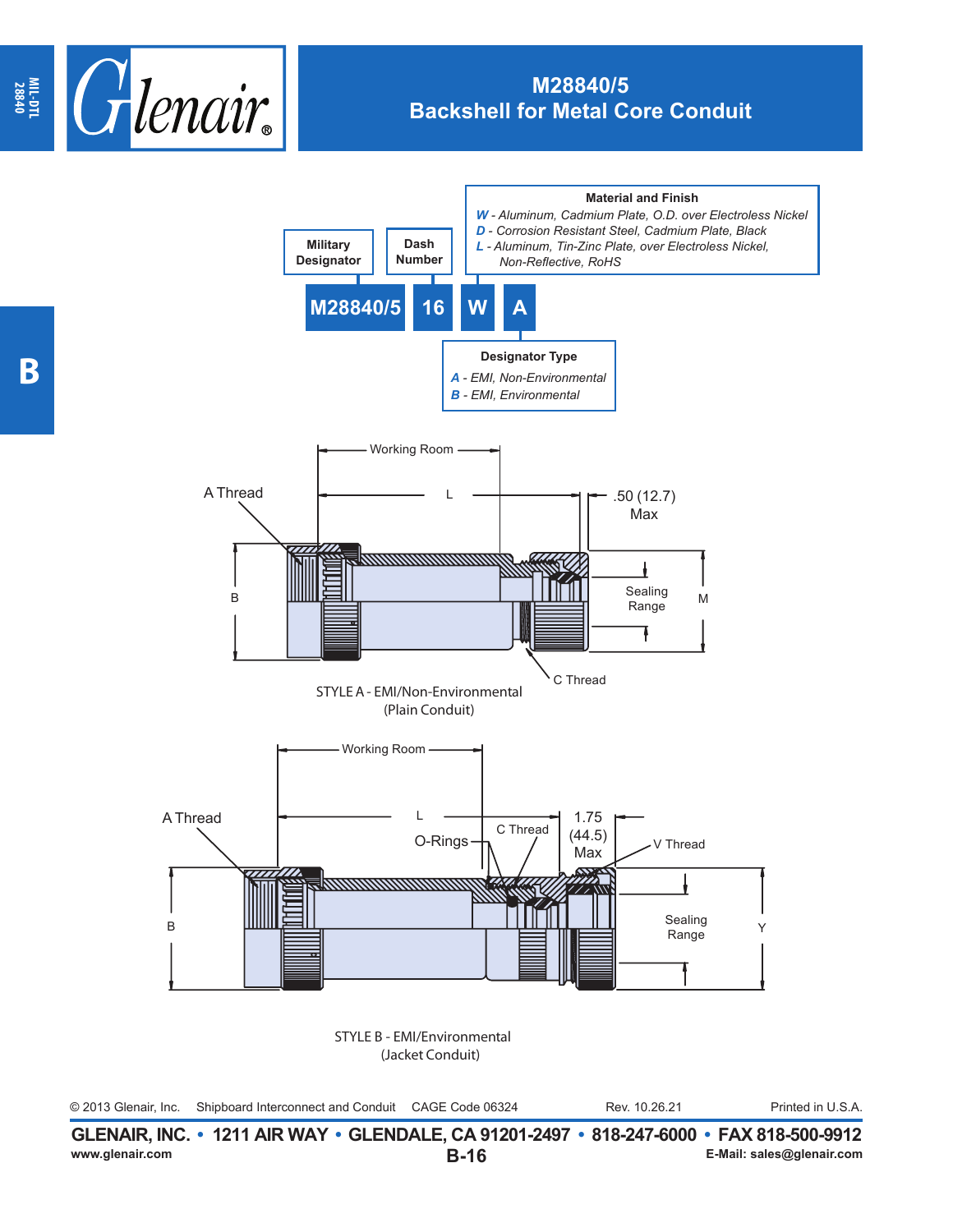

## **M28840/5 Backshell for Metal Core Conduit**

| Dash<br><b>Number</b> | Designator | Conduit<br><b>Size</b> | L.<br>±.12<br>$(\pm 3.05)$ | Working<br>Room Ref. | $\overline{\vee}$<br><b>Thread</b><br>Class 2* | M<br>Max.<br><b>Diameter</b> | Y.<br>Max.<br><b>Diameter</b> |
|-----------------------|------------|------------------------|----------------------------|----------------------|------------------------------------------------|------------------------------|-------------------------------|
| 01                    | A(11)      |                        | 1.75(44.45)                | 1.00(25.4)           | 1.00-20 UNEF                                   | 1.12(28.45)                  | 1.19(30.23)                   |
| 02                    |            | 03                     |                            |                      |                                                |                              |                               |
| 03                    | B (13)     | 04                     |                            |                      | 1.188-18 UNEF                                  | 1.25(31.8)                   | 1.38(35.1)                    |
| 04                    |            | 03                     |                            |                      | 1.000-20 UNEF                                  | 1.12(28.5)                   | 1.19(30.23)                   |
| 05                    |            | 04                     |                            |                      | 1.188-30 UNEF                                  | 1.25(31.8)                   | 1.38(35.1)                    |
| 06                    | C(15)      | 05                     |                            |                      | 1.438-18 UNEF                                  | 1.43(36.3)                   | 1.63(41.4)                    |
| 07                    |            | 06                     | 3.00(76.2)                 |                      | 1.750-18 UNS                                   | 1.62(41.2)                   | 1.94(49.3)                    |
| 08                    |            | 05                     |                            | 1.50(38.10)          | 1.438-18 UNEF                                  | 1.43(36.3)                   | 1.63(41.4)                    |
| 09                    | D(17)      | 06                     |                            |                      | 1.750-18 UNS                                   | 1.62(41.2)                   | 1.94(49.3)                    |
| 10                    |            | 08                     |                            | 2.00(50.80)          | 2.00-18 UNS                                    | 1.81(46.0)                   | 2.19(55.6)                    |
| 11                    |            | 05                     | 2.25(57.15)                | 1.50(38.10)          | 1.438-18 UNEF                                  | 1.43(36.3)                   | 1.63(41.4)                    |
| 12                    | E(19)      | 06                     |                            |                      | 1.750-18 UNEF                                  | 1.62(41.2)                   | 1.94(49.3)                    |
| 13                    |            | 08                     |                            |                      | 2.00-18 UNS                                    | 1.81(46.2)                   | 2.19(55.6)                    |
| 14                    | F(23)      | 06                     |                            |                      | 1.750-18 UNS                                   | 1.62(41.2)                   | 1.94(49.3)                    |
| 15                    |            | 08                     | 2.75 (69.85)               |                      | 2.00-18 UN                                     | 1.81(46.0)                   | 2.19(55.6)                    |
| 16                    |            | 10                     | 3.50 (88.90)               |                      | 2.00-16 UN                                     | 2.18(55.4)                   | 2.44(62.0)                    |
| 17                    |            | 06                     |                            | 2.00(50.80)          | 1.750-18 UN                                    | 1.62(41.2)                   | 1.94(49.3)                    |
| 18                    | G(25)      | 08                     | 2.75(60.85)                |                      | 2.00-18 UN                                     | 1.81(46.0)                   | 2.19(55.6)                    |
| 19                    |            | 10                     |                            |                      | 2.250-16 UN                                    | 2.18(55.4)                   | 2.44(62.0)                    |
| 20                    |            | 12                     | 4.00 (101.6)               |                      | 2.500-16 UN                                    | 2.56(65.0)                   | 2.69(68.3)                    |
| 21                    |            | 10                     |                            | 2.50(63.50)          | 2.250-16 UN                                    | 2.18(55.4)                   | 2.44(62.0)                    |
| 22                    | H(29)      | 12                     |                            |                      | 2.500-16 UN                                    | 2.56(65.0)                   | 2.66(68.3)                    |
| 23                    |            | 12                     | 3.25(82.55)                |                      |                                                | 2.56(65.0)                   | 2.60(88.3)                    |
| 24                    | J(33)      | 16                     |                            |                      | 3.00-16 UN                                     | 3.06(77.8)                   | 3.18(81.0)                    |
| 25                    | A(11)      | 04                     | 1.75(44.45)                | 1.00(25.4)           | 1.188-18 UNEF                                  | 1.75(31.75)                  | 1.38(35.0)                    |

**MIL-DTL 28840**